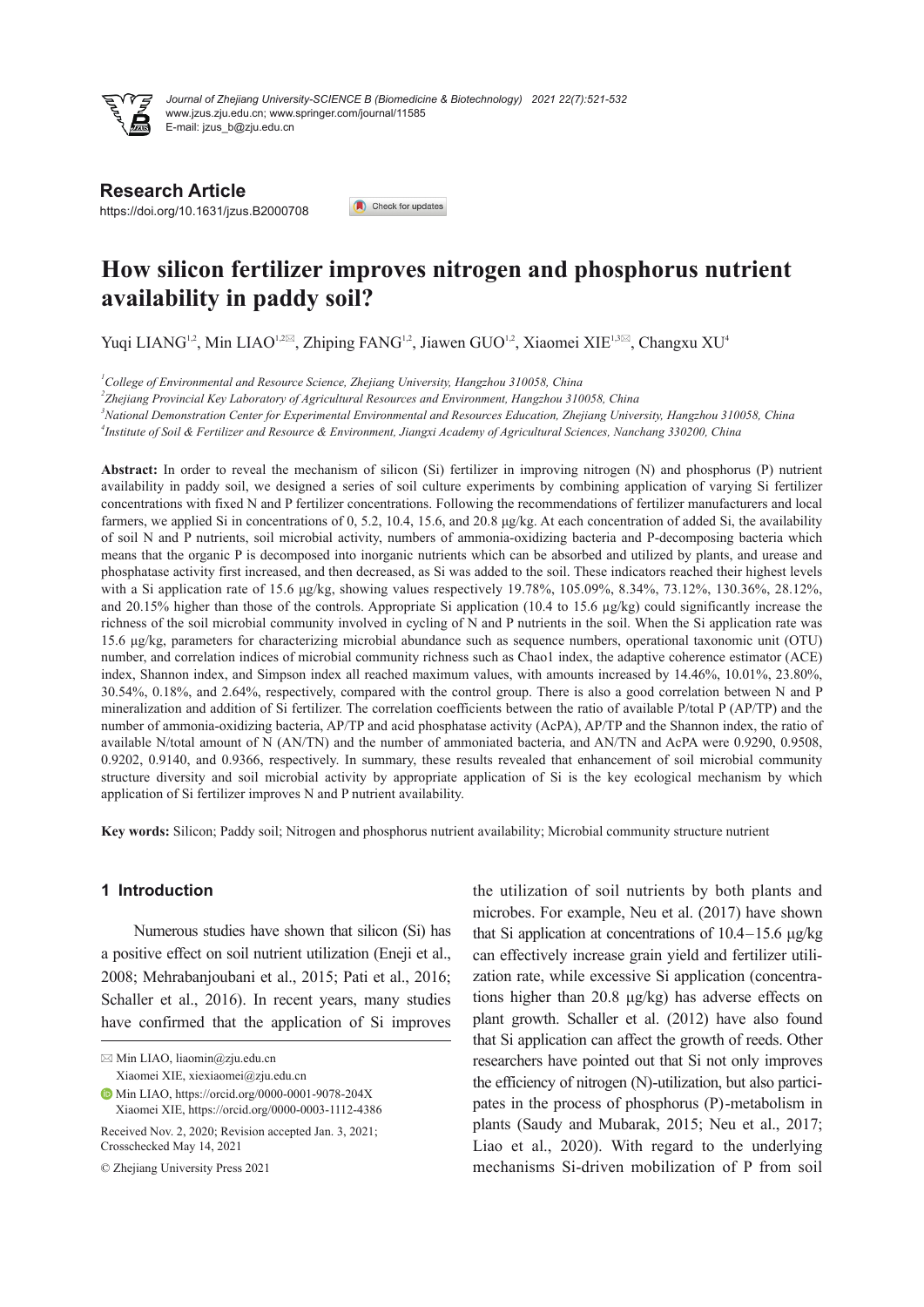minerals, recent research has shown that silicic acid competes with P for binding soil minerals and that increasing Si availability leads to strong mobilization of P from soil minerals (Schaller et al., 2019; Hömberg et al., 2020). It can be concluded that application of Si plays an important role in improving soil nutrient availability. However, the specific mechanisms under‐ lying the effects of Si in soil-nutrient dynamics are still poorly misunderstood.

As the main driving force of nutrient-cycle in the soil-plant system, soil microorganisms not only drive the transformation and cycling of soil organic matter and inorganic nutrients, but also serve as a nutrient reservoir. As important contributors to the decomposition and synthesis of organic matter (an important source of soil nutrient reserves), soil microorganisms participate in the transformation and cycling of soil nutrients. In terms of metabolism, microorganisms are one of the most active involvements in the decomposition of soil organic matter. Biogeochemical cycling of mineral nutri‐ ents is the foundation of soil nutrient cycling (carbon (C), N, P, etc.) (Zhong et al., 2010; Chen et al., 2015; Wang et al., 2015). Organic fertilizer is first decomposed, then dissolved, and finally transformed into soil by microorganisms. Some organic compounds are nutri‐ ents for microbial activities, while others are absorbed and utilized by plants (Wang et al., 2015). According to recent research, different types of fertilizers and meth‐ ods of fertilization can affect soil nutrient status and plant growth, with consequences for floristic abundance (abundance of microbial flora), community structure, and biological functioning of soil microorganisms(Wei et al., 2013). Conversely, the floristic abundance, community structure, and biological function of soil microorganisms can also affect soil nutrient status and plant growth (He et al., 2008; Shen et al., 2010). Previous studies also indicated that application of N and P can affect the dominant microbial community in soil, transforming the microbial community from fungus-dominated to bacteriadominated (Waldrop et al., 2004; Cusack et al., 2011).

Soil microbial biomass, community structure diversity, and activity of metabolic enzymes are known to be important indicators of soil quality and soil ecosystem health; researchers have found that a combination of P fertilizer and organic fertilizer promotes soil microbial activity and functional diversity, and improves soil micro‐ bial community structure, thereby improving biological functioning and productivity of soil (Chen et al., 2015).

P is an important factor in controlling soil microbial bio‐ mass and microbial diversity (He et al., 2008; Zhong et al., 2010). Application of N can significantly reduce the ratio of fungi to bacteria in soil microorganisms, increase soil microbial enzyme activity, and enhance decomposition activity in some microorganisms (Su et al., 2014). Other studies have also shown that different fertilizers can affect the activity of soil enzymes; for instance, application of N significantly increases cellulase and phenoloxidase activity in soil (Waldrop et al., 2004; Zhong et al., 2010; Li et al., 2012). As key mem‐ bers of the plant soil ecosystem, soil microorganisms participate in all aspects of plant-soil interactions, including mineral nutrient cycling, soil-structure optimization, plant pest control, and plant growth and development (Mendes et al., 2011; Schnitzer et al., 2011; Schneider et al., 2012; Meng et al., 2017). It can be seen that dif‐ ferent application modes of N fertilizer and P fertilizer affect soil fertility and productivity by affecting micro‐ bial community structure and soil enzyme activity in soil ecosystems. However, up to now, few studies have reported changes in soil microbial community structure and soil ecosystem after the combined application of Si fertilizer and N and P fertilizers, as well as the ecological mechanisms underlying the enhanced soil available nutrient content and utilization efficiency of N fertilizer and P fertilizer arising from the application of N fertilizer and P fertilizer in combination with Si fertilizer.

Therefore, we hypothesize that the mechanism of Si-driven improvement of soil nutrient availability may be related to microbial action in soil. A series of soil culture experiments were designed to study the effects of application of different levels of Si and a particular concentration of N and P fertilizers on soil microbial activity, soil microbial quantity, soil microbial community structure, and the activity of important metabolic enzymes related to soil N and P metabolisms, and quantify soil available N and P proportions, in order to explore the mechanism of Si improvement of soil nutrient availability and the correlation between Si and microbial activity in paddy soil.

#### **2 Materials and methods**

## **2.1 Soil**

The paddy soils used in this research were sampled from rice fields in Zengjia Village, Sixi Town,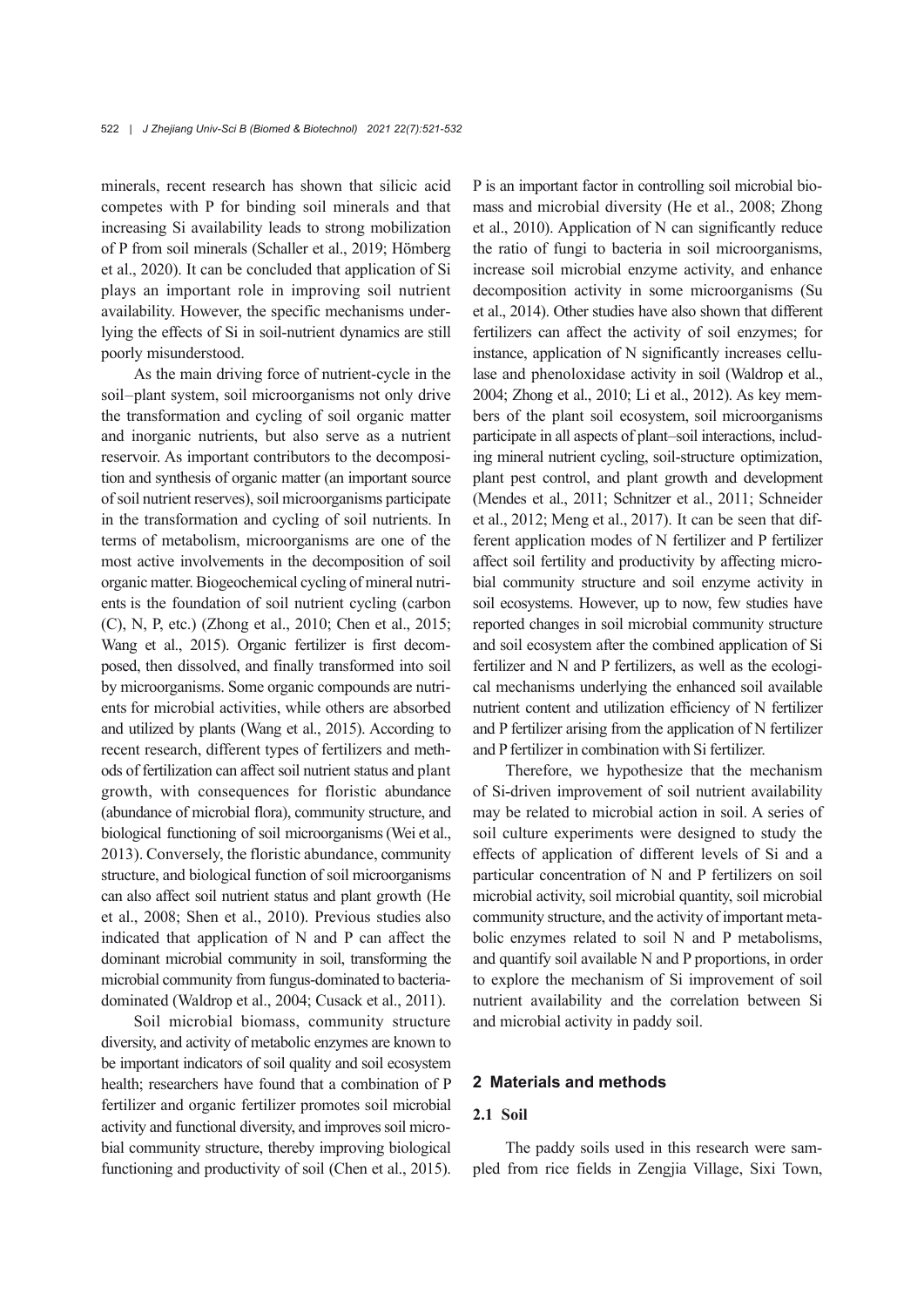Shanggao County, Yichun City, Jiangxi Province, China (E 115°07′04.41″, N 28°16′15.79″). This area belongs to a typical subtropical monsoon climate, with an aver‐ age annual temperature of 17.6 ℃, an average annual precipitation of 1718.4 mm, and an average frostfree period of 276 d. It includes a rice planting area in the middle and lower reaches of the Yangtze River. Its native materials consist mainly of Quaternary red soil and river and lake sediments.

In the field, the study area was divided into 16 plots, each with an area of 16 m<sup>2</sup> (4 m×4 m) and a 0.2-m distance between adjacent plots. A total of 5 kg soil samples were taken from each plot. The random sampling method was used to collect mixed soil samples at depths of 0–20 cm; some of these soil samples were dried naturally to determine their basic physicochemical properties. Other samples were for pre-incubation. The basic physicochemical properties of the soil are shown in Table 1.

**Table 1 Basic physicochemical properties of the used soil**

| Properties                           | Value  |
|--------------------------------------|--------|
| Total nitrogen (g/kg)                | 3.41   |
| Alkali-hydrolyzable nitrogen (mg/kg) | 235.08 |
| Total phosphorus (mg/kg)             | 662.15 |
| Available phosphorus (mg/kg)         | 67.51  |
| Available potassium $(mg/kg)$        | 192.61 |
| Organic material (g/kg)              | 47.55  |
| pН                                   | 4.97   |
|                                      |        |

#### **2.2 Soil treatments and incubation conditions**

For pre-incubation, we placed the soil samples (equivalent to 150 g dry air weight apiece) into a series of 250 mL beakers, then adjusted the soil samples to equivalent moisture levels according to flooding condi‐ tions, simulating flooding in rice planting, and covered each sample with plastic film. To mimic flooded-paddy conditions, we added water to each beaker until the water was 2 cm above the surface of the soil; we then incubated the beakers at 25 ℃ for two weeks. Humidity was kept constant throughout the entire process by adding distilled and sterilized water regularly.

After pre-incubation, a total of 75 pre-incubated beakers (5 treatments×3 replicates×5 stages) were prepared to adapt to different nutrient treatments. The N fertilizer was urea, with N content of 46.4% (Shanxi Tianze Coal Chemical Industry Group Co., Ltd., China). As phosphate fertilizer, we used superphosphate pro‐ duced with  $P_2O_5$  content of 16.3% (Hunan Yonghe

Phosphate Fertilizer Factory Co., Ltd., China). For potassium (K) fertilizer, we used potassium chloride (KCl) with  $K<sub>2</sub>O$  content of 60.2% (Sinochem Chemical fertilizer Co., Ltd., China). The Si fertilizer tested in this experiment was a broad-spectrum type, with Si content of 26.4% (Wuhan Tuli Fertilizer Industry Co., Ltd., China). The standard application concentrations of N, P, and K for each beaker were 106.40, 39.18, and 51.05 μg/kg, respectively. Each treatment was repeated three times. In addition, an appropriate amount of Si fertilizer was added as the experimental group.With the non-Si fertilizer group as control, five different concentrations of pure Si were designed and calculated based on the recommen‐ dations of fertilizer manufacturers and local farmers and the content of pure Si in fertilizer: control check (CK, without additional Si), S1 (Si, 5.2 μg/kg), S2 (Si, 10.4 μg/kg), S3 (Si, 15.6 μg/kg), and S4 (Si, 20.8 μg/kg). All soils (including the control) were adjusted to replicate the same flooding conditions (water level 2 cm higher than the soil water interface). Next, all beakers were covered with plastic plates with small holes and incubated in the dark at 25 ℃ for 30 d. The water was kept constant by adding distilled water regularly throughout the culture process. After 30 d, soil samples were taken out and analyzed for various parameters.

All results were the average values of three repeated determinations, expressed as oven soil weight (105 ℃, 24 h).

#### **2.3 Soil assay**

The basic physical and chemical properties and N and P contents of soil samples were determined using standard soil agrochemical analysis methods (Bao, 2011). Urease content in soil was determined by the indophenol blue colorimetric method and P content was determined by the *p*-nitrobenzene phosphate method (Guan, 1986). The numbers of ammonifying bacteria and phosphatolytic bacteria were determined by the dilution plate counting method (Li et al., 1996). The activity of soil microorganisms was determined by the fluorescein diacetate (FDA) hydrolysis method (Liu et al., 2009).

The community structure of soil microbes was determined with high-throughput sequencing (Shannon, 1948a, 1948b; Simpson, 1949; Chao, 1984; Chao and Yang, 1993; Blaxter et al., 2005). Total microbion DNA was extracted with a DNA extraction kit (Axygen Company, Hangzhou, China). The quality of DNA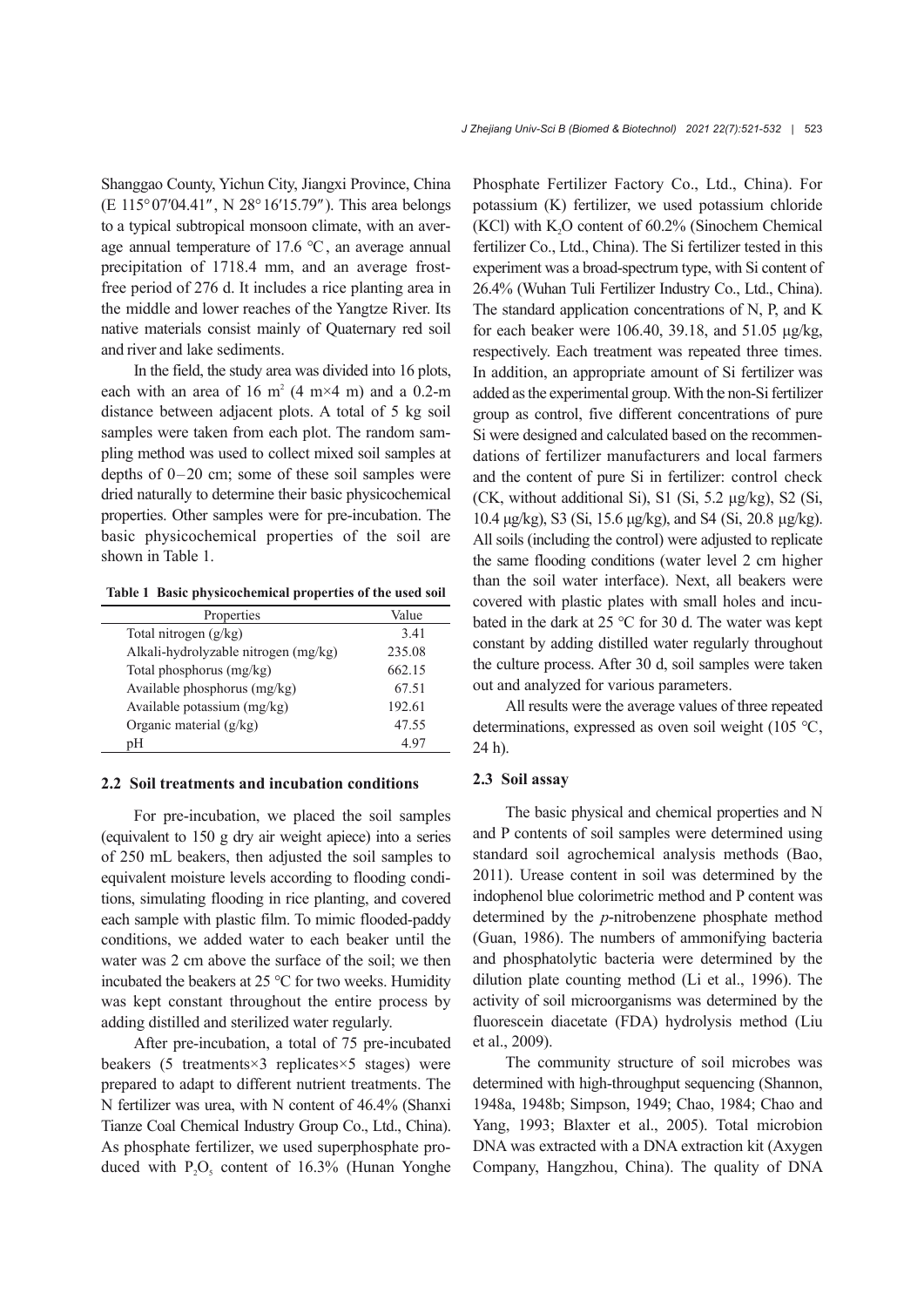extraction was detected by 0.8% agarose gel electrophoresis. DNA was quantified using an ultraviolet (UV) spectrophotometer. Soil bacteria amplified the target fragment with common primers of the  $v3-v4$  region of the 16S ribosomal RNA (rRNA) gene. The amplifi‐ cation product was detected by 2% agarose gel elec‐ trophoresis; the target fragment was cut and recovered using a gel recovery (Axygen). Fluorescence quantita‐ tive analysis was performed on the recovered products of polymerase chain reaction (PCR) amplification with fluorescence quantitative instrument. The X-ray fluo‐ rescence intensity of the sample was determined and compared with that of the standard sample; samples were mixed in proportion according to the quantitative fluorescence results and the quantities required for sequencing each sample. An TruSeq Nano DNA LT Library Prep kit (Illumina Company, Shanghai, China) was used to prepare the sequence library. The amplification product was first repaired at the end and the self-connecting fragments of the joint were then removed by magnetic bead screening. Following the library system after the addition of the joint, the se‐ quencing library template was enriched and purified. First, an Agilent High Sensitivity DNA kit (Axygen) was used for quality inspection of the library, followed by quantitative analysis of the library using a Quant-i $T^{M}$ PicoGreen™ dsDNA Assay Kit (Axygen), with a concentration of 2.5 nmol/L. The qualified sequencing libraries were diluted in gradient, mixed in proportion according to the quantities required for sequencing, denatured by NaOH to a single strand, and then sequenced.

#### **2.4 Statistical analyses**

Microsoft Excel was used for statistical collation of the test data, and IBM SPSS Statistics 20 analysis software was used for analysis of variance (ANOVA) and correlation analysis. The least significant difference (LSD) method was used for comparison and the sig‐ nificant difference level was 5%.

#### **3 Results**

## **3.1 Effects of Si on N and P nutrient mineralization in paddy soil**

The ratio of soil available nutrients to total nutrients is often used to evaluate soil nutrient status. Organic nutrients are transformed into available nutrients for

plants to absorb and utilize through the mineralization process. Using the most representative N-P nutrients as examples, Table 2 shows the effects of different Si dos‐ ages on nutrient mineralization in paddy soil, and that added Si significantly increased the ratio of available nutrients to total nutrients in soil compared with the control group. At a Si application rate of 15.6 μg/kg, the ratios of available N/total amount of N (AN/TN) and available P/total amount of P (AP/TP) in soil reached the maximum values. AN/TN and AP/TP increased by 19.78% and 105.09%, respectively, compared with the control group, indicating that the appropriate Si dosage (about  $15.6 \mu g/kg$ ) could increase the rate of mineralization of soil nutrients, significantly increase the content of mineralized nutrients in paddy soil, reduce the fixa‐ tion of soil nutrient, and thus increase the content of nutrients that could be absorbed and utilized by rice in paddy soil. Appropriate supply of Si not only affects the Si cycle in soil‒plant ecosystems, but also affects the N and P cycles in these ecosystems, so that Si can be used as a soil conditioner in agricultural soil to improve nutrient utilization rate and nutrient content of paddy soil.

**Table 2 Effects of different dosages of Si on mineralization of N and P nutrients in paddy soil**

| Level of Si treatment | $AN/TN$ $(\%)$           | AP/TP(%)                       |
|-----------------------|--------------------------|--------------------------------|
| CК                    | $9.81 \pm 0.14^b$        | $8.25 \pm 0.47$ <sup>d</sup>   |
| S1                    | $10.33 \pm 0.44^b$       | $12.32 \pm 1.17$ °             |
| S <sub>2</sub>        | $11.34 \pm 0.66^{\circ}$ | $14.97 \pm 0.58$ <sup>b</sup>  |
| S <sub>3</sub>        | $11.75 \pm 0.40^{\circ}$ | $16.92 \pm 1.20^{\circ}$       |
| S4                    | $10.95 \pm 0.35^{\circ}$ | $13.45 \pm 3.21$ <sup>bc</sup> |
|                       |                          |                                |

Data are expressed as mean±standard deviation (SD), *n*=6. Different letters in column indicate significant differences between treatments at *P*<0.05. AN/TN: available nitrogen/total nitrogen; AP/TP: available phosphorus/total phosphorus; CK: control check; S1: Si, 5.2 μg/kg; S2: Si, 10.4 μg/kg; S3: Si, 15.6 μg/kg; S4: Si, 20.8 μg/kg.

## **3.2 Influence of Si content on microbial activity in paddy soil**

About 95% of the energy required in the process of organic matter turnover in the soil environment comes from biodegradation by soil microorganisms. Therefore, soil microbial activity reflects microbial biochemical processes in soil nutrient cycles in a manner, and can be used as an index to evaluate the transformation of organic matter in soil crop ecosystem. Because FDA hydrolase is a good indicator of microbial activity and transformation of organic matter in soil ecosystems, it is considered as a useful biological index of soil health.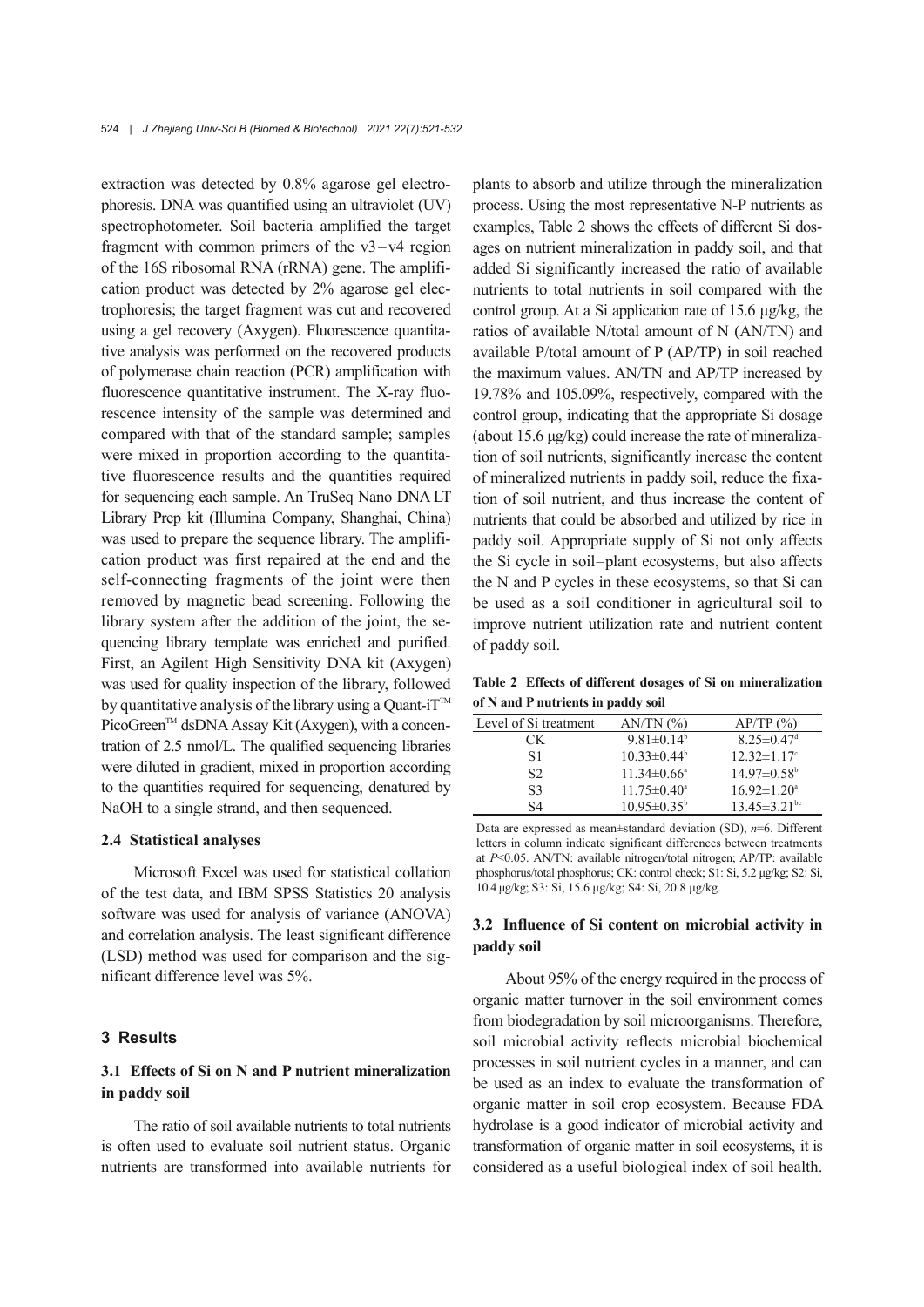An increase in FDA hydrolase activity could indicate that soil microorganisms are more active in nutrient transformation. Table 3 shows the effects of different Si concentrations on microbial activity in paddy soil; as increasing amounts of Si are added, microbial activity in soil initially increases and then decreases. At a Si dosage of 15.6 μg/kg, activity of FDA hydrolase reached its maximum value (102.53  $\mu$ g/g), about 7.96% higher than that of the control group. In conclusion, appropriate application (about 15.6 μg/kg) of Si fertilizer can substan‐ tially improve soil microbial activity to some extent and enhance recycling and utilization of nutrients in soil ecosystem.

**Table 3 Effects of different Si dosages on soil microbial activity in paddy soil**

| Level of Si<br>treatment | FDA hydrolase<br>activity $(\mu g/g)$ | Amplitude $(\% )$ |
|--------------------------|---------------------------------------|-------------------|
| CK.                      | 94.97 $\pm$ 0.51 <sup>d</sup>         |                   |
| S1                       | 97.97 $\pm$ 1.08 <sup>bc</sup>        | 3.16              |
| S <sub>2</sub>           | $99.55 \pm 1.42^b$                    | 4.82              |
| S3                       | $102.53 \pm 0.84$ <sup>a</sup>        | 7.96              |
| S <sub>4</sub>           | $96.60 \pm 0.60$ <sup>cd</sup>        | 1.72.             |

The values for FDA hydrolase activity are expressed as mean±standard deviation (SD),  $n=6$ . Different letters in column indicate significant differences between treatments at *P*<0.05. FDA: fluorescein diacetate; CK: control check; S1: Si, 5.2 μg/kg; S2: Si, 10.4 μg/kg; S3: Si, 15.6 μg/kg; S4: Si, 20.8 μg/kg.

## **3.3 Influence of Si dosage on the numbers of functional microorganisms of N and P nutrient metabolism in paddy soil**

As the driving force of soil nutrient cycling, the change in soil microbe numbers can sensitively reflect changes in nutrient content of its environment. Phosphatesolubilizing bacteria can dissociate the soluble and insoluble P in soil through their own metabolic activities,

and form a P-supply region in the crop rhizosphere, thus promoting the absorption and utilization of P by crop plants. Ammonia-oxidizing bacteria are important players in the decomposition of N-containing organic matter, and they play a decisive role in ammonization. An increase in numbers of these two types of bacteria helps to enhance mineralization of organic nutrients in soil, thus providing greater concentrations of small molecular nutrients for plants to absorb and use. Table 4 shows the effects of different Si dosages on the number of functional microorganisms involved in N and P nutrient metabolism in paddy soil, from which we learn that with an increase of added Si, the numbers of P-solubilizing bacteria and ammoniated bacteria in soil initially increase and then decrease. At a dosage of Si of 15.6 μg/kg, the numbers of P-solubilizing bacteria and ammoniated bacteria reached a maximum  $(8.13\times10^2 \text{ colony forming})$ units (CFU)/g and  $15.00 \times 10^2$  CFU/g, respectively), representing an increase of 125.94% and 92.31%, respec‐ tively, compared with the control group. In conclusion, appropriate application of Si fertilizer can significantly increase the number of functional microorganisms in soil, especially with respect to P-solubilizing bacteria and ammoniated bacteria. Thus, Si fertilizer can promote the activation of soil nutrients and improve the avail‐ ability of nutrients available for crop use in soil.

## **3.4 Influence of Si dosage on the activity of impor‐ tant N and P nutrient metabolic enzymes in paddy soil**

Soil enzymes come mainly from soil microor‐ ganisms, and their biological activity represents the exuberant degree of potential nutrient components activating metabolism in soil, and to some extent reflects the absorption and utilization of nutrients by crops; they are also important indicators of soil fertility (Frankenberger and Dick, 1983; Nannipieri, 1994).

**Table 4 Effects of different Si dosages on the numbers of functional microorganisms of N and P nutrient metabolism in paddy soil**

| Level of Si    | P-solubilizing bacteria              |                   | Ammoniated bacteria                  |                   |
|----------------|--------------------------------------|-------------------|--------------------------------------|-------------------|
| treatment      | Number $(\times 10^2 \text{ CFU/g})$ | Amplitude $(\% )$ | Number $(\times 10^2 \text{ CFU/g})$ | Amplitude $(\% )$ |
| СK             | $3.60 \pm 0.87$ °                    |                   | $7.80 \pm 1.22$ <sup>d</sup>         |                   |
| S <sub>1</sub> | $4.67 \pm 0.81$ <sup>bc</sup>        | 29.61             | $10.60 \pm 2.20$ °                   | 35.90             |
| S <sub>2</sub> | $5.87 \pm 0.64^{\circ}$              | 62.94             | $12.40 \pm 1.11$ °                   | 58.97             |
| S <sub>3</sub> | $8.13 \pm 0.50^{\circ}$              | 125.94            | $15.00 \pm 1.06^{\circ}$             | 92.31             |
| S <sub>4</sub> | $5.47 \pm 0.95^{\circ}$              | 51.83             | $13.07 \pm 1.10^{bc}$                | 67.51             |

The numbers of P-solubilizing bacteria and ammoniated bacteria are expressed as mean±standard deviation (SD), *n*=6. Different letters in column indicate significant differences between treatments at *P*<0.05. CFU: colony forming units; CK: control check; S1: Si, 5.2 μg/kg; S2: Si, 10.4 μg/kg; S3: Si, 15.6 μg/kg; S4: Si, 20.8 μg/kg.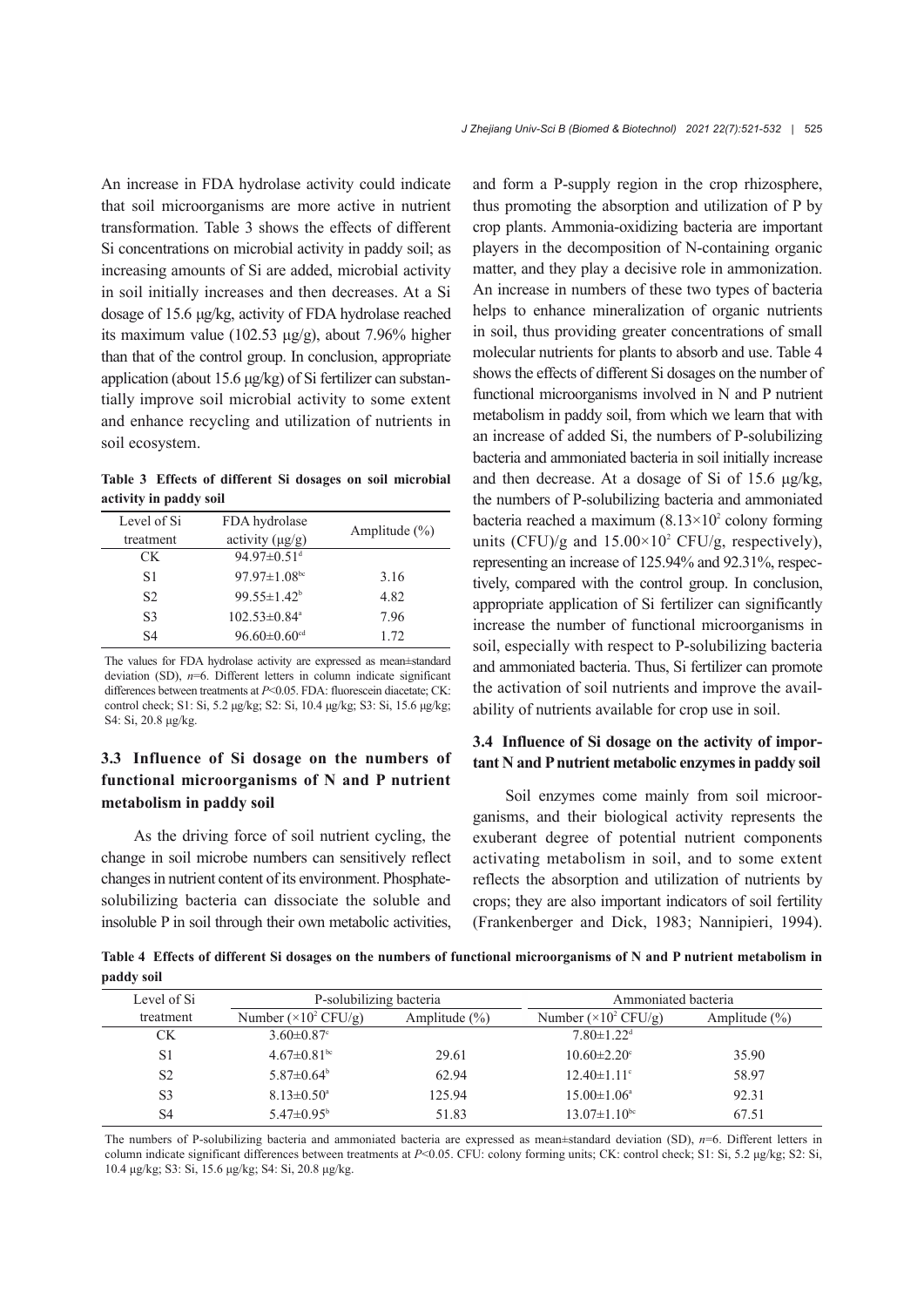For example, phosphatase can hydrolyze organic P compounds in the soil into available P, which can be absorbed and utilized by crops. Urease can catalyze the hydrolysis of urea in soil into ammonia, water, and CO<sub>2</sub>, which can be absorbed and utilized by crops. Table 5 shows the effects of different amounts of Si on the activity of important N and P nutrient-metabolizing enzymes in soil, showing that with increased Si, acid phosphatase activity (AcPA) and urease activity in soil initially increase and then decrease. At Si dosage of 15.6 μg/kg, AcPA and urease activity reached maximum values of 7.29 mg/g and 1.46 mg/g, respectively, 14.80% and 28.07% higher than those of the control group. These results indicate that appropriate applications (about 15.6 μg/kg) of Si fertilizer can significantly improve the activity of metabolic enzymes related to N and P metabolism in paddy soil, thereby promoting the metabolism of N and P nutrients in soil and improving the ability of soil to supply available nutrients to crops like rice.

**Table 5 Effects of different dosages of Si on important N and P nutrient metabolic enzyme activity in paddy soil**

| Level of Si    | AcPA                         |                     | Urease activity               |                   |
|----------------|------------------------------|---------------------|-------------------------------|-------------------|
| treatment      | Activity<br>(mg/g)           | Amplitude<br>$(\%)$ | Activity<br>(mg/g)            | Amplitude<br>$\%$ |
| CK.            | $6.35 \pm 0.32$ °            |                     | $1.14 \pm 0.03$ <sup>d</sup>  |                   |
| S <sub>1</sub> | $6.67 \pm 0.09$ bc           | 5.04                | $1.24 \pm 0.01$ <sup>bc</sup> | 8.77              |
| S <sub>2</sub> | $6.90 \pm 0.12$ <sup>b</sup> | 8.66                | $1.27 \pm 0.02^b$             | 11.40             |
| S <sub>3</sub> | $7.29 \pm 0.21$ <sup>a</sup> | 14.80               | $1.46 \pm 0.03$ <sup>a</sup>  | 28.07             |
| S <sub>4</sub> | $6.86 \pm 0.26$              | 8.03                | $1.21 \pm 0.02$ <sup>c</sup>  | 6.14              |

The data of AcPA and Urease activity are expressed as mean± standard deviation (SD),  $n=6$ . Different letters in column indicate significant differences between treatments at *P*<0.05. AcPA: acid phosphatase activity; CK: control check; S1: Si, 5.2 μg/kg; S2: Si, 10.4 μg/kg; S3: Si, 15.6 μg/kg; S4: Si, 20.8 μg/kg.

## **3.5 Effect of Si dosage on microbial abundance in paddy soil**

An operational taxonomic unit (OTU) usually refers to the merging of sequences from one or more samples according to a certain artificial sequence similarity threshold; those sequences whose similarity is higher than the threshold will be merged into one OTU (Blaxter et al., 2005). At present, most 16S rRNA gene-based bacterial structural diversity studies take 97% sequence similarity as the OTU threshold. OTU numbers can serve as a useful estimate of microbial diversity. An increase in OTU may indicate that the community structure of soil microorganism becomes more abundant. Table 6 is a statistical table of sequencing and OTU quantities of soil samples under different applications of Si in paddy soil. From Table 6, it can be seen that within the five gradients set by the experiment, the sequencing quantity and OTU number of soil samples initially increased, and then decreased with the increased Si dosages. At Si dosage of 15.6 μg/kg, the sample sequencing and OTU were 56 720 and 4035, respectively, which represent increases of 14.09% and 9.35% compared with the control group. The above results showed that proper application of Si fer‐ tilizer (about 15.6 μg/kg) could significantly improve the species richness of soil microbial community structure.

**Table 6 OTU statistics of soil samples under different dosages of Si in paddy soil**

| Level of Si<br>treatment | Sample sequencing<br>quantity | Number of OTU |
|--------------------------|-------------------------------|---------------|
| CK.                      | 44 2 2 2                      | 3690          |
| S <sub>1</sub>           | 45.590                        | 3782          |
| S <sub>2</sub>           | 48455                         | 3870          |
| S <sub>3</sub>           | 50455                         | 4035          |
| S <sub>4</sub>           | 43789                         | 3655          |

OUT: operational taxonomic unit; CK: control check; S1: Si, 5.2 μg/kg; S2: Si, 10.4 μg/kg; S3: Si, 15.6 μg/kg; S4: Si, 20.8 μg/kg.

Fig. 1 shows a Venn diagram analysis of OTUs in soil samples. It is also clear that the number of unique OTUs among groups in soil samples was highest when the dosage of Si was 15.6 μg/kg, indicating that the soil microbial community was richest in diversity when the application amount of Si was 15.6 μg/kg. However, when treated with S4 (i.e., Si dosage of 20.8 μg/kg), the number of specific OTUs between groups in the samples decreased significantly, which indicated that the more Si applied, the less beneficial it was to the richness of soil microbial community structure. In conclusion, proper application of Si fertilizer (about 15.6 μg/kg) can effectively improve the richness of microbial community structure in paddy soil.

## **4 Discussion**

Many studies have come to the conclusion that proper Si nutrient supply can improve the nutrient utilization efficiency of plants and improve the efficiency of soil nutrient mineralization. Under normal base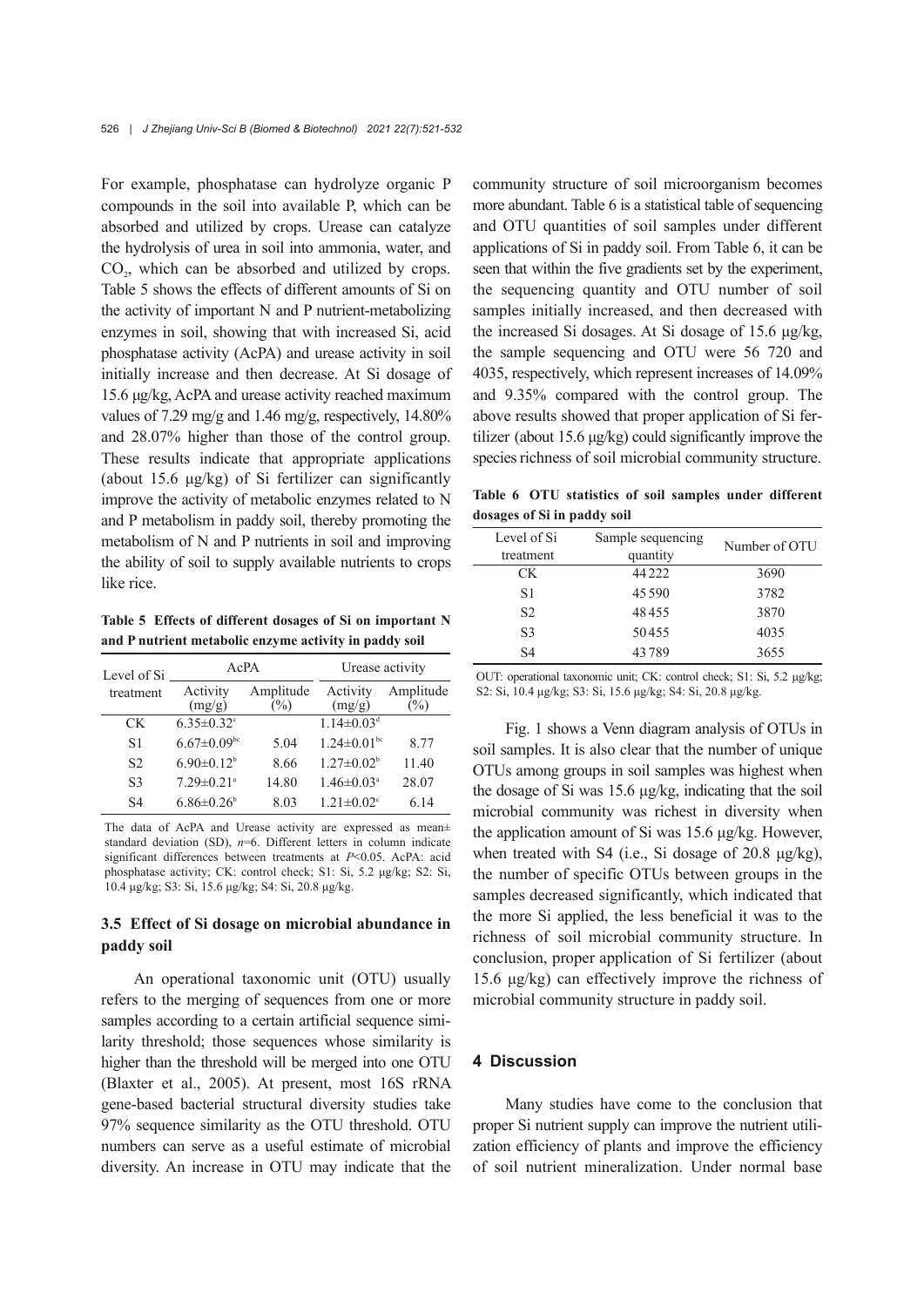

**Fig. 1 Shared operational taxonomic unit (OTU) across different soil samples under different applications of Si in paddy soil. CK: control check (without additional Si); S1: Si, 5.2 μg/kg; S2: Si, 10.4 μg/kg; S3: Si, 15.6 μg/kg; S4: Si, 20.8 μg/kg.**

fertilizer conditions, the addition of Si nutrient below a certain threshold has a positive effect on the growth of plants and utilization of soil nutrients. When the threshold is exceeded, however, the high levels of Si nutrient may lead to a stress response with negative effects on plant growth and utilization of soil nutrients. However, research on the ecological mechanisms underlying Si promotion of plants growth and nutrient utilization is still scarce. In this project, we studied the ecological mechanism by which Si induces micro‐ organisms, and the main driving force of nutrient cycling in the soil-plant ecosystem, to activate and absorb nutrients in soil. Through microbial metabolism, organic matter in soil can be transformed and recycled so that plants can absorb the required nutrients.

## **4.1 Effects of different Si dosages on α diversity of soil microorganisms in paddy soil**

Alpha diversity refers to diversity in a specific region or ecosystem and is a comprehensive indicator of richness and evenness. It depends mainly on two factors. One is the number of species, that is, species richness. The other is diversity and uniformity of distri‐ bution of individuals in the community. Indices of com‐ munity richness mainly include the Chao1 index and ACE index. The indices of community diversity include the Shannon index and Simpson index (Shannon, 1948a,

1948b; Simpson, 1949; Chao, 1984; Chao and Yang, 1993). The Chao1 index estimates the number of OTUs in the community using the Chao1 algorithm. It is often used in ecology to estimate the total number of species. The larger the value, the more the total number of species. The ACE index is used to estimate the number of OTUs in the community. By default, OTUs with sequence numbers less than 10 are included to estimate the actual number of species in the community. The higher the ACE index, the higher the richness of the community. The Shannon index considers the richness and evenness of the community. The higher the value of the Shannon index, the higher the diversity of com‐ munity. The Simpson index is one of the indices used to estimate microbial diversity in samples. In ecology, it is often used to quantitatively describe the biodiversity of an area. The higher the Simpson index, the lower the diversity of the community. Table 7 is a statistical table of  $\alpha$  diversity, which shows that appropriate Si application in soil can improve the Chao1 index, ACE index, Shannon index, and Simpson index of soil microorganisms in paddy soil in a manner, while excessive Si application can reduce the above index. At a Si application rate of 15.6 μg/kg, the above indices of soil microorganisms reached their maximum values, showing increases of 37.05%, 47.45%, 0.14%, and 2.40%, respectively, compared with the control group, indicating that an appropriate application of Si can effectively improve the Chao1 index and ACE index of soil microorganisms in paddy soil but has no signifi‐ cant effect on the Shannon index or Simpson index. This analysis indicates that application of appropriate Si dosages can significantly increase the richness of soil microbial communities, and also to some extent improve the diversity of soil microbial communities.

## **4.2 Effects of different Si contents on β diversity of microorganisms in paddy soil**

Beta diversity is often used to compare the diversity of different ecosystems, that is, differences between samples collected from different places. This index uses the evolutionary relationship and abundance information of each sample sequence to calculate the distance between samples and reflect the differences in microbial communities among samples. The main methods of β di‐ versity are principal component analysis (PCA), multidimensional scaling (MDS), and clustering analysis to analyze the similarity of community structure among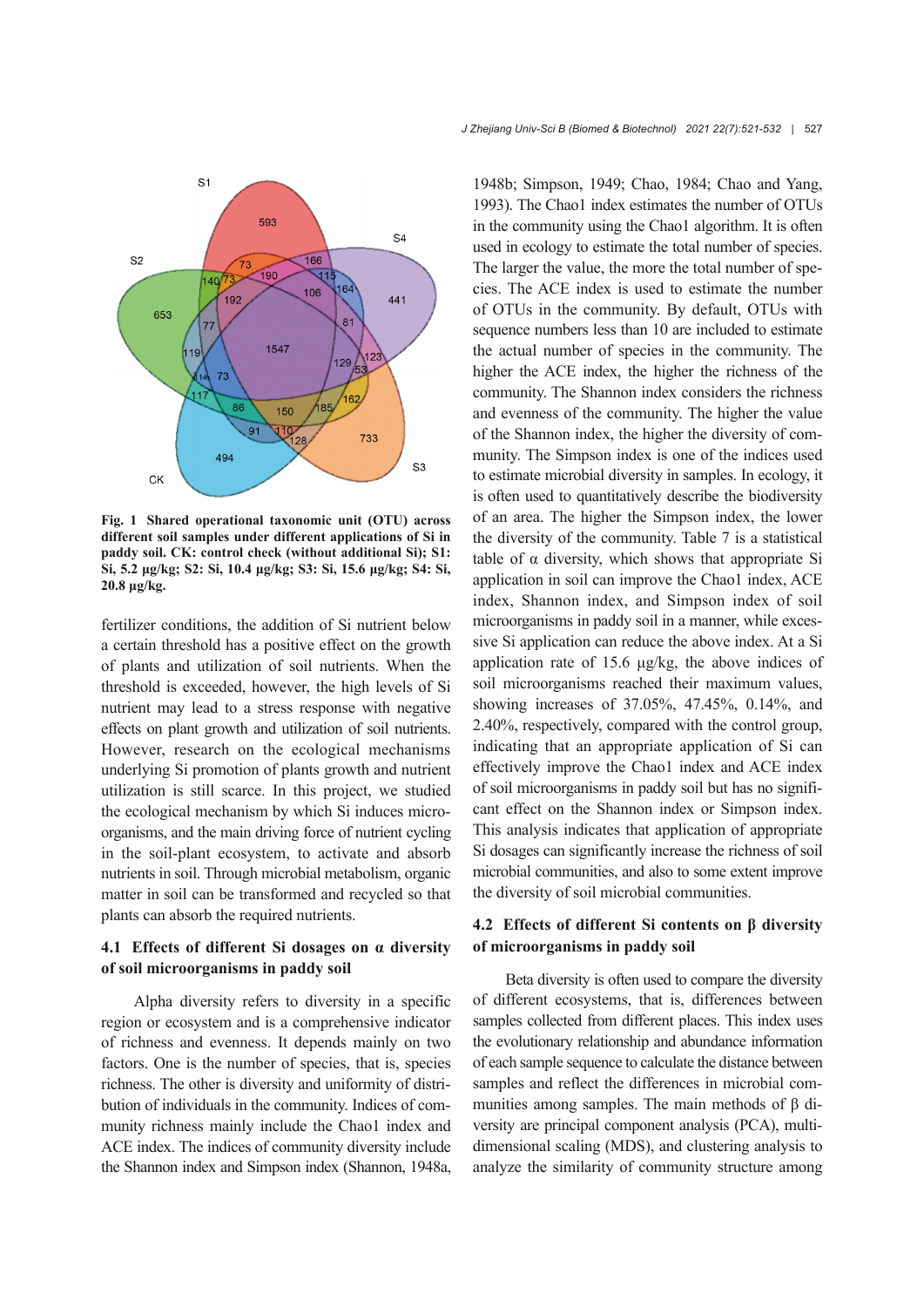| Level of Si<br>treatment | Chao1   | <b>ACE</b> | Simpson | Shannon |
|--------------------------|---------|------------|---------|---------|
| CK.                      | 3581.24 | 3721.55    | 0.9964  | 10.43   |
| S1                       | 4915.32 | 4930.81    | 0.9974  | 10.56   |
| S <sub>2</sub>           | 5024.16 | 5239.17    | 0.9974  | 10.66   |
| S <sub>3</sub>           | 5278.29 | 5487.54    | 0.9978  | 10.68   |
| S <sub>4</sub>           | 3536.52 | 3583.19    | 0.9978  | 10.65   |

**Table 7 Alpha diversity statistics of soil samples under different applications of Si in paddy soil**

CK: control check; S1: Si, 5.2 μg/kg; S2: Si, 10.4 μg/kg; S3: Si, 15.6 μg/kg; S4: Si, 20.8 μg/kg.

different samples. PCA is a visual method to study the similarity or difference of data. With the idea of dimensionality reduction, PCA can find the most important coordinates in the distance matrix. After sorting the complex data with a series of eigenvalues and eigenvectors, the first few eigenvalues are selected to represent the relationship between samples. MDS is a statistical research method that classifies samples or variables according to their similarity or non-similarity. In an MDS map, space and distance are used to reflect the relationship between each point to judge the distribution of each point in the network and the density of the network. Fig. 2 is the PCA of microbial communities under different Si application rates in paddy soil; the principal components of microbial community in soil samples are extracted by PCA, and the differences of soil microbial community structure under different Si treatments are analyzed.

It also shows that there are obvious differences between soil microbial community structure under CK



**Fig. 2 Principal component analysis (PCA) of microbial communities under different dosages of Si in paddy soil. CK: control check (without additional Si); S1: Si, 5.2 μg/kg; S2: Si, 10.4 μg/kg; S3: Si, 15.6 μg/kg; S4: Si, 20.8 μg/kg.**

treatment and soil microbial community structure after Si treatment. The S1, S2, and S4 treatments distribute on the positive axis of principal component 2 (PC2) axis, and CK and S3 distribute on the negative axis of PC2 axis. These results show that the difference in microbial community structure between CK treatment and S1, S2 and S4 treatments is caused mainly by PC2 (20.18%), while the difference of microbial community structure between S1, S2 treatments and S3, S4 treat‐ ments is mainly caused by PC1 (50.87%). This result indicates that different Si application rates might cause significant differences in microbial community structure in paddy soil.

## **4.3 Effects of different Si dosages on microbial community composition in paddy soil**

The heat map presents the data in a two-dimensional matrix or table using color change as an indicator. It can intuitively depict the data value by the defined color depth. According to the needs of species or sample richness similarity clustering, the clustering data are represented on the heat map, and high-abundance and low-abundance species can be clustered in blocks. The similarities and differences in community composition of multiple samples at different classification levels can be reflected by color gradients and degrees of similarity. The community composition heat map at genus level combined with cluster analysis is presented by clustering and sorting the community composition data of each classification level according to abundance distribution of classification units or degrees of similarity between samples, and then reflecting the similarity in community composition between samples by color gradient.

Fig. 3 is a thermal map of genus-level community composition of soil combined with cluster analysis of top 50 genera. Analysis of Fig. 3 shows that different Si dosages lead to changes in the dominant microorgan‐ isms in the soil microbial community. The dominant microorganisms in the control group include *Acidi‐ bacter* (*Proteus*) and *Pesudolabrys* (*Yellow bacteria*). The dominant microorganisms in soil treated with S1 are *Acidothermus* (*Thermophila*), *Thermoan*, *Aebaculum* (*Thermophilic anaerobic bacterium*), *Syntrophorhabdus*, and others; the dominant soil microorganisms in S2 treatment include *Sphingomonas* (*Sphingosinol mono‐ cytes*), *Dyella*, *Fulvimonas* (*Yellow rot bacteria*), *Soil-bacterium-WF55*, and *Bacillus*, among others; the dominant soil microorganisms in S3 treatment included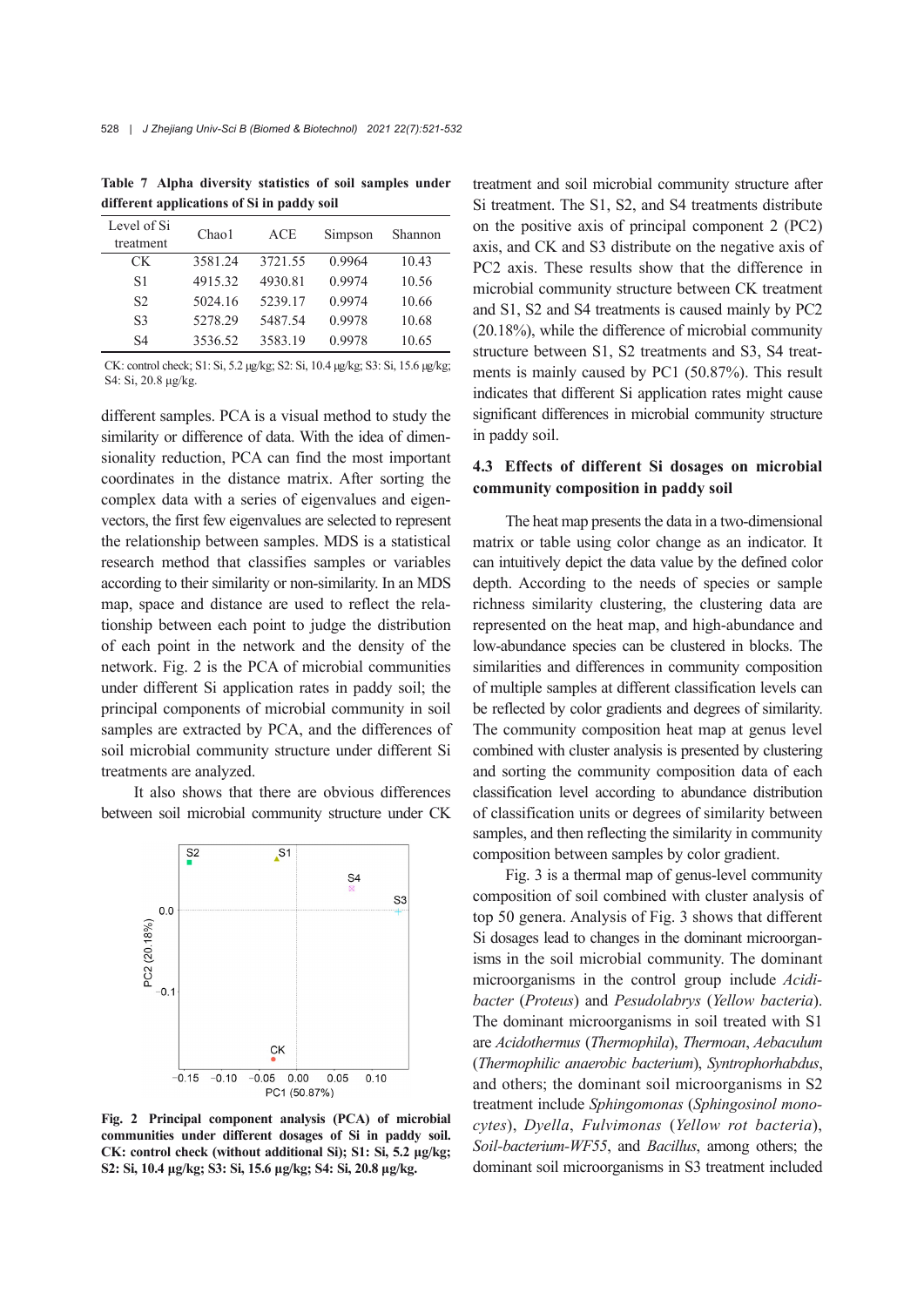*Nocardia*, *Lysobacter* (*Lysobacteria*), *Sigulisphaera*, and *Isospera*. The dominant soil microorganisms in S4 were *Pelomonas*, *Ralstonia*, *Streptacidiphilus*, *Kitasatos‐ pora*, and *Minicystis*.

These results show that Si application can promote the transformation of dominant microorganisms in paddy soil, such as *Bacillus*, *Cyclolipidicus*, *Candidatussoilbacter*, *Candidatus-koribacter*, *Thermophilic* bacteria, *Zooplankton*, and slow-growing Rhizobium (Yu et al., 2016). That is to say, Si application can promote the transformation of soil microorganisms towards the efficient use of soil organic nutrients, thus enhancing soil nutrient recycling and utilization.

Earlier research's data showed that soil microor‐ ganisms are abundant, with the number of soil micro‐ organisms approximated at 1029 orders of magnitude. However, because the growth of soil microorganisms is closely related to the soil temperature, nutrient content, soil acidity and alkalinity, and interactions between microorganisms, the simple artificial simulated environment of the laboratory cannot replicate the real growth patterns of microorganisms in natural conditions. Compared with the environment, the amount of soil microorganisms in laboratory culture is less than 1% of the total amount of soil microorganisms (Pace, 1997). For this reason, we studied the effect of Si application on soil microbial



**Fig. 3 Heatmap of community composition at genus level of microorganism under different applications of Si in paddy** soil. CK: control check (without additional Si); S1: Si, 5.2 µg/kg; S2: Si, 10.4 µg/kg; S3: Si, 15.6 µg/kg; S4: Si, 20.8 µg/kg.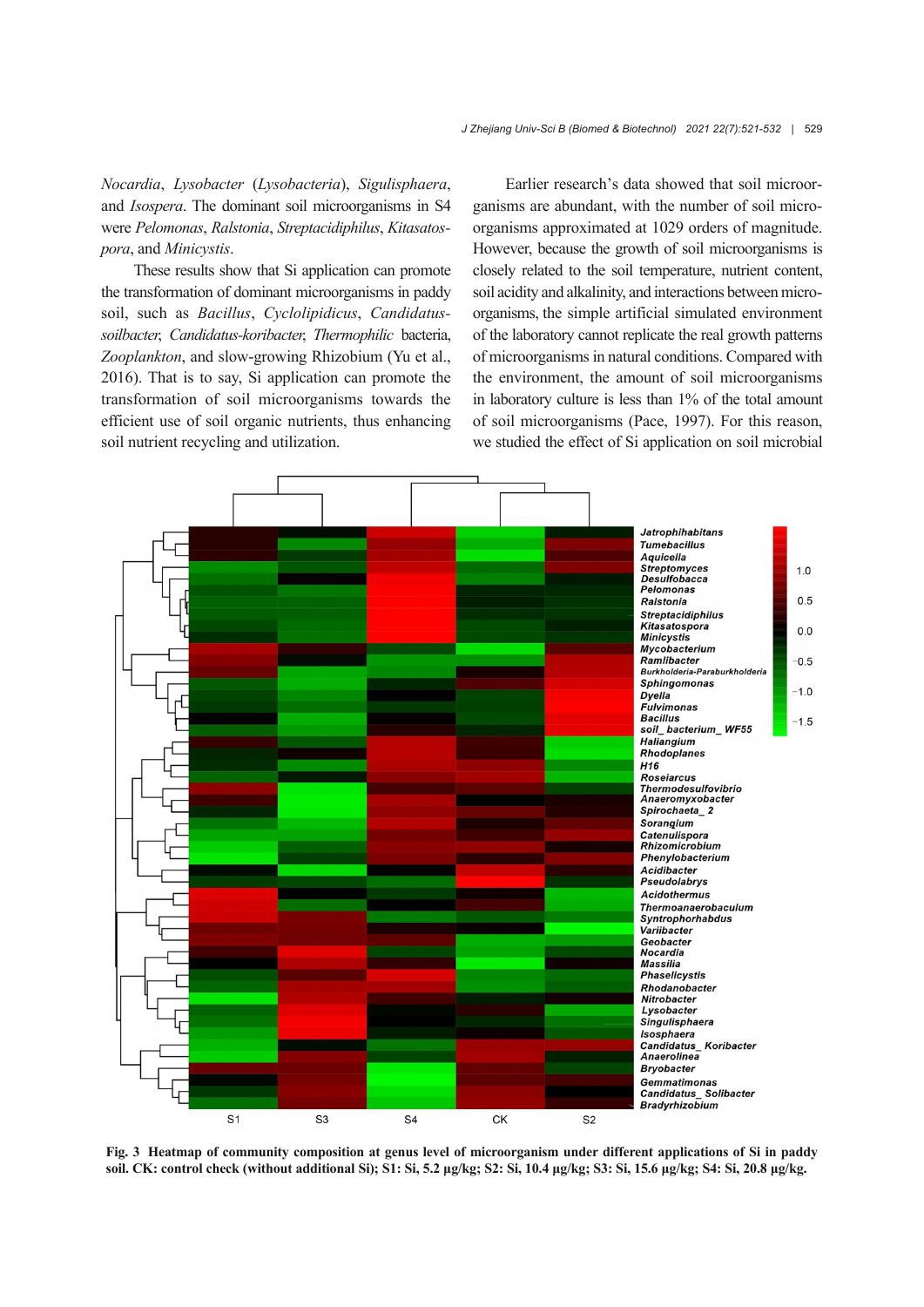community structure using high-throughput sequencing technology. The results of  $\alpha$  diversity analysis showed that appropriate Si dosages could significantly increase the richness of soil microbial communities, and at the same time improve the diversity of soil microbial community to a certain extent. PCA of β diversity showed that there were significant differences in microbial community composition caused by Si fertilizer appli‐ cation in acidic soils. Si can also improve soil pH, increase soil concentrations of basic ions, promote the formation of aggregate structure, and promote the decomposition of organic matter, so as to regulate soil structure and increase the number of soil microorganisms effectively (Du et al., 2016; Cai, 2017). This means that Si fertilizer can effectively improve the microbial community structure of acidic soil both as a basic fertil‐ izer and soil amendment, which is consistent with the results of this study.

# **4.4 Relationship between the above microbial indicators and N and P nutrient mineralization in paddy soil**

Previous experiments have shown that increasing the use of Si fertilize can improve the activity, quantity, and abundance of functional microorganisms in soil and that activity of corresponding enzymes can also be enhanced. Moreover, Si helps to promote the mineralization of soil nutrients, so that the soil can provide more effective nutrients. An analysis of the correlation between some representative indicators in previous experiments and nutrient mineralization indicators is shown in Table 8.

The Shannon index was selected to represent microbial community structure, and AN/TN and AP/TP were used to characterize nutrient mineralization in paddy soil. Table 8 shows that the number of ammoniated bacteria and AcPA are strongly correlated with nutrient mineralization and community structure, indicating

that the numbers of functional soil microbes and the activity of related enzymes are related to nutrient miner‐ alization and microbial community structure. The Shannon index also shows good correlation with AN/TN and AP/TP, indicating that microbial community structure is closely related to nutrient mineralization. The ecological mechanism of Si improvement in N and P nutrient availability in paddy soil is due mainly to its role in increase of soil microbial community structure diversity and soil microbial activity, resulting in increased mineralization of soil N and P nutrients, which indicates that appropriate concentration of Si soil supple‐ ments (about 15.6 μg/kg) not only affects the Si cycle in soil-plant ecosystem, but also affects the N and P cycles in these systems.

## **5 Conclusions**

Proper application of Si can effectively increase the number of functional microorganisms involved in the N and P cycles in paddy soils. At Si application rate of 15.6 μg/kg, the numbers of ammoniated bacteria and phosphate-solubilizing bacteria, rates of urease activity, and AcPA in paddy soil reached maximum values, showing respective increases of 73.12%, 130.36%, 28.12%, and 20.15% compared with the control group.

The correlation coefficients between soil microbial activity, the number of ammoniated bacteria, urease activity, and AN/TN ratios were 0.764–0.929, and the correlation coefficients of microbial activity, the number of phosphate-solubilizing bacteria, AcPA, and AP/TP were between 0.719–0.937, which further proved that the changes of soil microorganisms and their metabolismrelated enzyme activity caused by Si application increased the activity of functional microorganisms and important metabolic enzymes related to N and P cycles in soil, thus promoting the mineralizations of N and P and improving the availability of N and P nutrients.

**Table 8 Correlation analysis between microbial indicators and nutrient mineralization indicators in paddy soil**

| Factor       | FDA hydrolase<br>activity | P-solubilizing<br>bacteria | Ammoniated<br>bacteria | AcPA                   | Urease<br>activity | <b>Shannon</b> |
|--------------|---------------------------|----------------------------|------------------------|------------------------|--------------------|----------------|
| Shannon      | 0.5730                    | 0.7109                     | $0.9290**$             | 0.8363                 | 0.5088             |                |
| AP/TP        | 0.8290                    | 0.8818*                    | $0.9290**$             | $0.9508**$             | 0.7640             | $0.9202**$     |
| <b>AN/TN</b> | 0.7690                    | 0.8982*                    | $0.9140^*$             | $0.9366$ <sup>**</sup> | 0.7197             | $0.8914*$      |

\* indicates a significant correlation at *P*<0.05 and \*\* indicates a significant correlation at *P*<0.01. AP/TP: available phosphorus/total phosphorus; AN/TN: available nitrogen/total nitrogen; FDA: fluorescein diacetate; AcPA: acid phosphatase activity.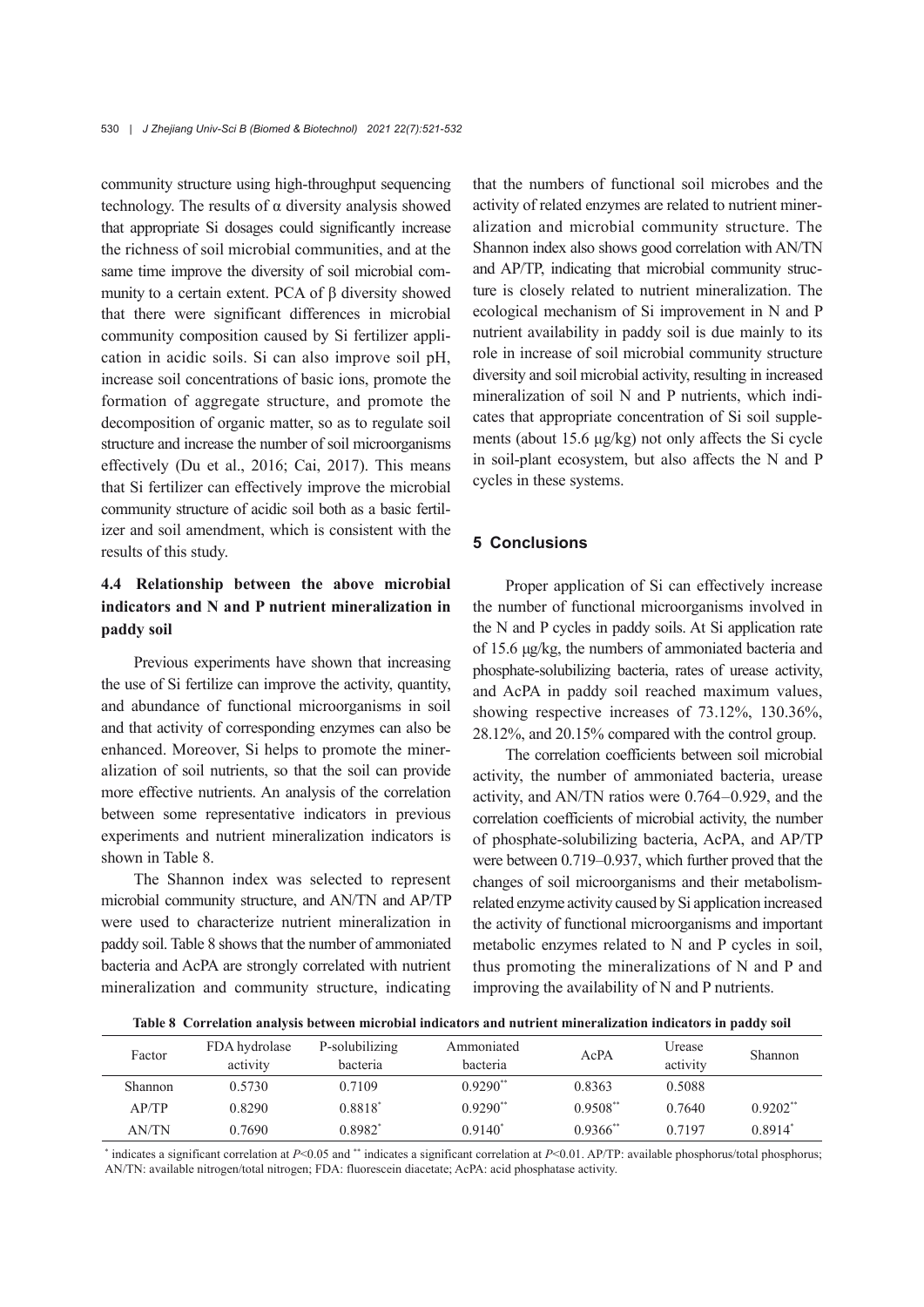The proper application of Si could effectively improve soil microbial community structure and micro‐ bial biodiversity. In particular, appropriate amounts of Si fertilizer could increase the microbial community diversity related to soil C, N, and P cycles, including increases in bacterial taxa such as *Bacillus cyclamatus*, *Thermophilic thermophilus*, *Rhodiola*, *Candidatussoilbacter*, *Candidatus-koribacter*, *Bradyrhizobium*, and others. At Si dosage of 15.6 μg/kg, sequence number, OTU number, Chao1 index, ACE index, Shannon index, and Simpson index of soil microorganism in paddy fields all reached maximum values, showing increases of 14.46%, 10.01%, 23.80%, 30.54%, 0.18%, and 2.64%, respectively, compared with the control group.

#### **Acknowledgments**

We gratefully acknowledge support for this research from the National Key Research and Development Project of China (No. 2016YFD0200800) and the National Natural Science Foundation of China (No. 41571226).

#### **Author contributions**

Yuqi LIANG contributed to data analysis and writing of the manuscript. Min LIAO and Xiaomei XIE contributed to study design, data analysis, and writing and editing of the manuscript. Yuqi LIANG, Zhiping FANG, Jiawen GUO, Xiaomei XIE, and Changxu XU carried out the experimental work. All authors have read and approved the final manuscript and, therefore, have full access to all the data in the study and take responsibility for the integrity and security of the data.

#### **Compliance with ethics guidelines**

Yuqi LIANG, Min LIAO, Zhiping FANG, Jiawen GUO, Xiaomei XIE, and Changxu XU declare that they have no conflict of interest.

This article does not contain any studies with human or animal subjects performed by any of the authors.

#### **References**

- Bao SD, 2011. Analytical Methods of Agricultural Soil Chemistry. Chinese Agricultured Science and Technology Press, Beijing, China, p.39-61, 264-268 (in Chinese).
- Blaxter M, Mann J, Chapman T, et al., 2005. Defining operational taxonomic units using DNA barcode data. *Philos Trans Roy Soc B Biol Sci*, 360(1462):1935-1943. https://doi.org/10.1098/rstb.2005.1725
- Cai DL, 2017. Research and application development of silicon fertilizer at home and abroad. *Phos Comp Fert*, 32(1):37-39 (in Chinese).

https://doi.org/10.3969/j.issn.1007-6220.2017.01.014

Chao AN, 1984. Nonparametric estimation of the number of classes in a population. *Scand J Stat*, 11(4):265-270.

Chao AN, Yang MCK, 1993. Stopping rules and estimation for recapture debugging with unequal failure rates. *Biometrika*, 80(1):193-201.

https://doi.org/10.1093/biomet/80.1.193.

- Chen XF, Li ZP, Liu M, et al., 2015. Effect of long-term fertilizations on microbial community structure and functional diversity in paddy soil of subtropical China. *Chin J Ecol*, 34(7):1815-1822 (in Chinese). https://doi.org/10.13292/j.1000-4890.20150615.001
- Cusack DF, Silver WL, Torn MS, et al., 2011. Changes in microbial community characteristics and soil organic matter with nitrogen additions in two tropical forests. *Ecology*, 92(3):621-632. https://doi.org/10.1890/10-0459.1
- Du YF, Lv LF, He ZQ, et al., 2016. Effect of mineral conditioners on improvement of acid red soil. *J Soil Water Conserv*, 30(3):351-354 (in Chinese). https://doi.org/10.13870/j.cnki.stbcxb.2016.03.059
- Eneji AE, Inanaga S, Muranaka S, et al., 2008. Growth and nutrient use in four grasses under drought stress as mediated by silicon fertilizers. *J Plant Nutr*, 31(2):355-365. https://doi.org/10.1080/01904160801894913
- Frankenberger WT, Dick WA, 1983. Relationships between enzyme activities and microbial growth and activity indices in soil. *Soil Sci Soc Am J*, 47(5):945-951. https://doi.org/10.2136/sssaj1983.03615995004700050021x
- Guan SY, 1986. Soil Enzymes and Their Research Methods. Agricultural Press, Beijing, China (in Chinese).
- He JZ, Zheng Y, Chen CR, et al., 2008. Microbial composition and diversity of an upland red soil under long-term fertilization treatments as revealed by culturedependent and culture-independent approaches. *J Soils Sed*, 8(5):349-358.

https://doi.org/10.1007/s11368-008-0025-1

- Hömberg A, Obst M, Knorr KH, et al., 2020. Increased silicon concentration in fen peat leads to a release of iron and phosphate and changes in the composition of dissolved organic matter. *Geoderma*, 374:114422. https://doi.org/10.1016/j.geoderma.2020.114422
- Li CH, Jia ZJ, Tang LS, et al., 2012. Effect of model of fertilization on microbial abundance and enzyme activity in oasis farmland soil. *Acta Pedol Sin*, 49(3):567-574 (in Chinese).

https://doi.org/10.11766/trxb201101070011

- Li FD, Yu ZN, He SJ, 1996. Agricultural Microbiology Experimental Technology. China Agricultural Press, Beijing, China (in Chinese).
- Liao M, Fang ZP, Liang YQ, et al., 2020. Effects of supplying silicon nutrient on utilization rate of nitrogen and phosphorus nutrients by rice and its soil ecological mechanism in a hybrid rice double-cropping system. *J Zhejiang Univ-Sci B (Biomed & Biotechnol)*, 21(6):474- 484.

https://doi.org/10.1631/jzus.B1900516